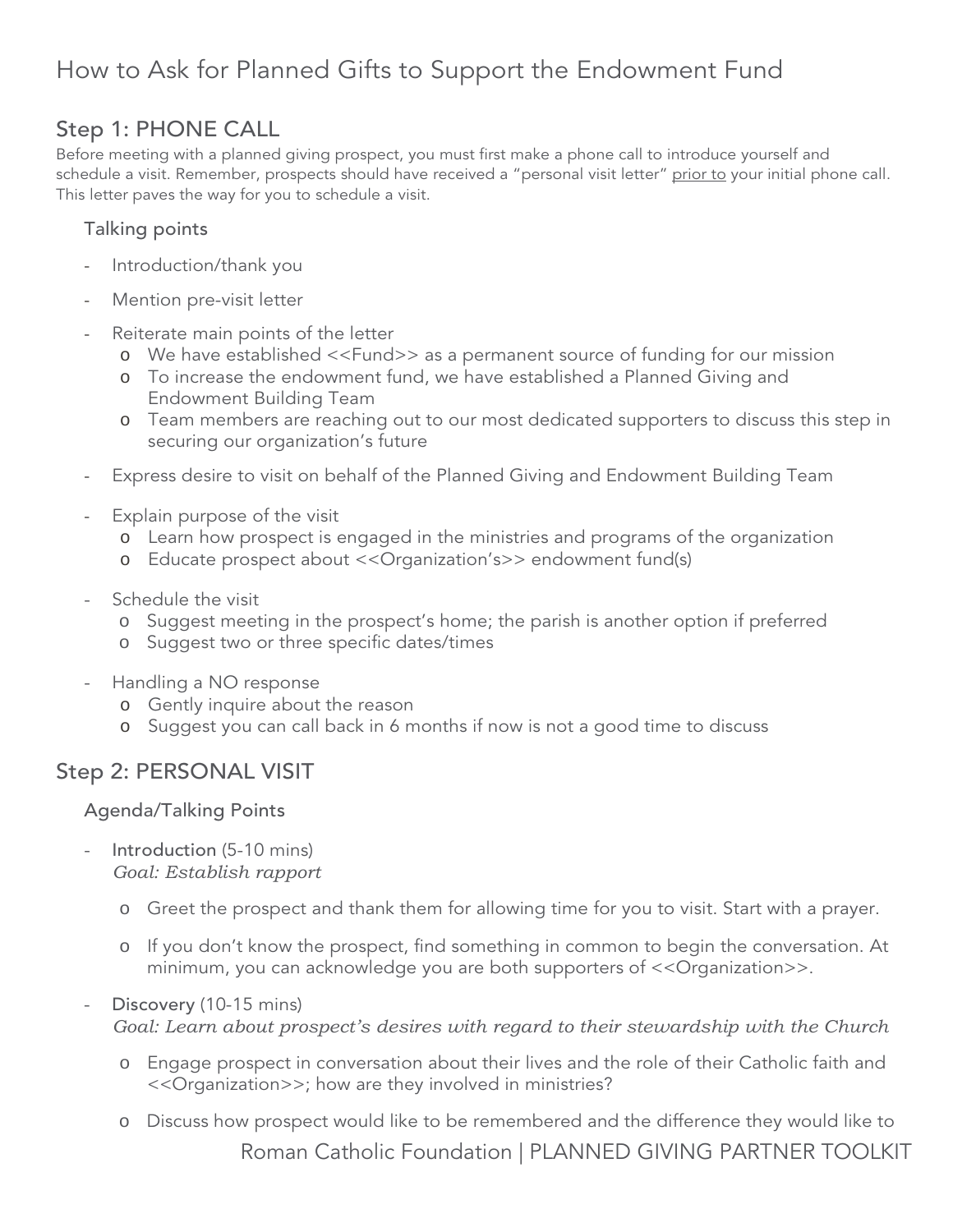make for future generations.

o Ask open-ended questions that will help prospect share their values and what is important to them when it comes to their engagement with their faith, <<Organization>> and their Christian stewardship. See samples below:

□ You've long been involved with <<Organization>>; what attracted you to get involved? Why have you stayed?

 $\Box$  Is there a ministry or program at << Organization >> that has been important to you over the years?

- o Listen closely for values that align with the endowment fund(s). For example, if the prospect mentions they value the school and the endowment fund supports school scholarships, make this connection in the next phase of the visit.
- o Ask the final discovery question, which sets up the last portion of the visit:
	- $\Box$  Have you thought about how you would like to be remembered with regard to your Catholic faith and support of the Church?

#### Advocacy and the "Ask" (5 mins) *Goal: Educate prospect about the endowment fund(s)*

- o Bring out literature that promotes the endowment fund; point out how the fund aligns with the prospect's needs and wants for supporting the Church.
- o Share your story about why you made a planned gift in support of <<Fund>>.
- o Ask, on behalf of <<Organization>>, if prospect would consider leaving a planned gift in support of <<Fund>> to sustain the mission of <<Organization>> long into the future.
- o Hand prospect the folder/packet (includes appeal letter for top donors, customizable endowment fund brochure, Ways to Give Summary and Planned Gift Intention Form). NOW STOP TALKING AND LISTEN!

#### Handling the Response (10 minutes) *Goal: Listen to prospect's thoughts and take appropriate action*

- o Resist the urge to speak after making the ask. Prospects need time to absorb the request and tell you what is on their mind.
- o Potential Responses:

"We've already included <<Organization>> in our will or estate plan."

- Thank the donor!
	- o Be sure they understand the difference between leaving a gift directly to <<Organization>> (short-term funding) and leaving a gift to <<Fund>> (long-term funding).
	- o Ask if they will complete the intent for planned gift form so <<Organization>> can have accurate record of their gift intentions.
- Roman Catholic Foundation | PLANNED GIVING PARTNER TOOLKIT | 11  $\Box$  "We're not ready to make a decision right now; we're in the process of